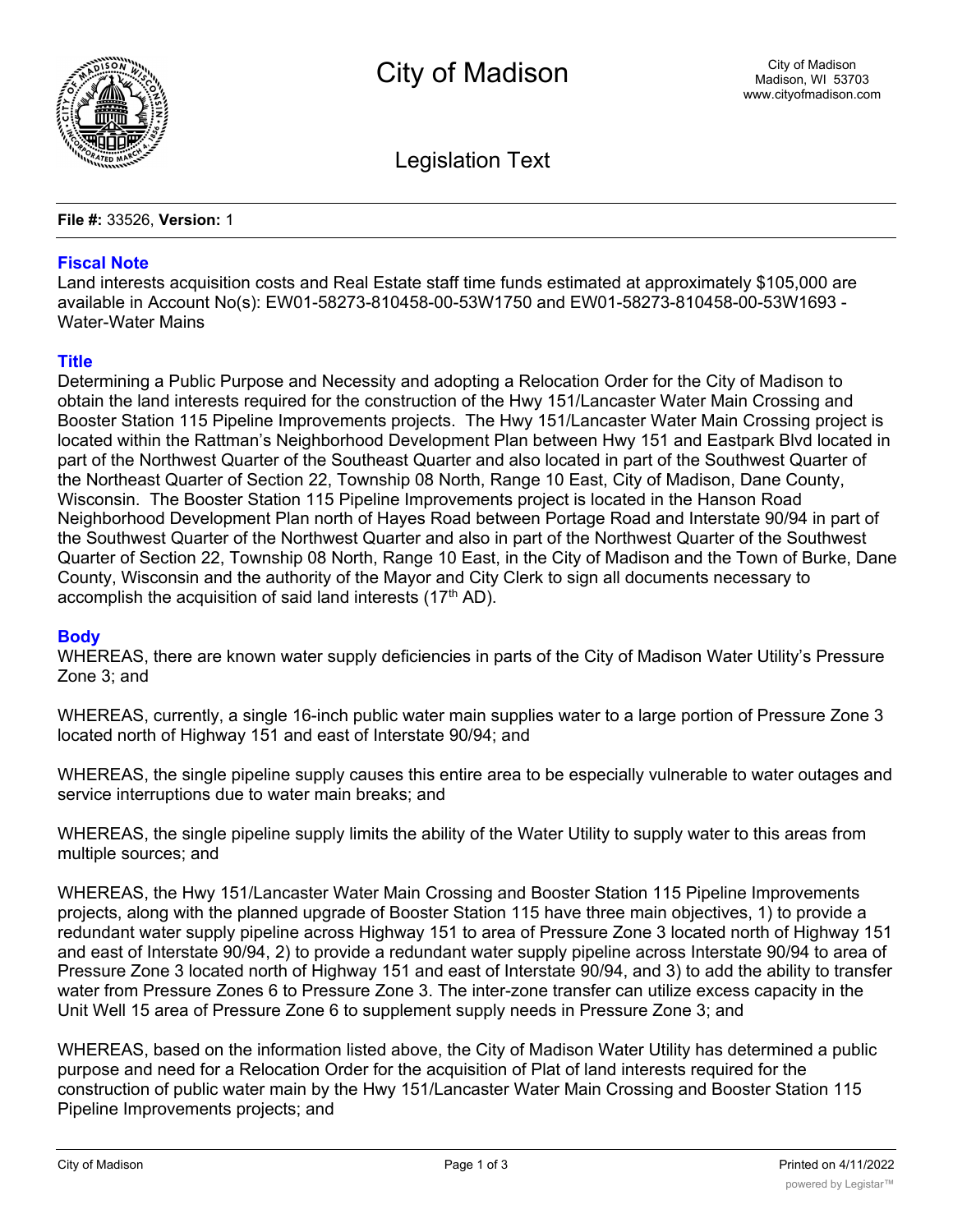#### **File #:** 33526, **Version:** 1

WHEREAS, the City of Madison Engineering Division and Madison Water Utility have created City Project No. 53W1750 - 151/Lancaster Water Main Crossing for the transmission water main project across Highway 151 at Lancaster Drive and Project No. 53W1693 - Booster Station 115 Pipeline Improvements project for the transmission water main project along and north of Hayes Road; and

WHEREAS, the City of Madison will administer the acquisition of required land interests as identified on the various individual map exhibits and descriptions attached hereto representing the Relocation Order for City of Madison Engineering Division City Project No. 53W1750 - 151/Lancaster Water Main Crossing and Project No. 53W1693 - Booster Station 115 Pipeline Improvements project; and

WHEREAS, all required funding for the land interest acquisition is available in Account Numbers EW01-58273-810458-00-53W1750 and EW01-58273-810458-00-53W1693 - Water-Water Mains; and

WHEREAS, the City of Madison Office of Real Estate Services has created the following Project Number to administer the land interest acquisitions: RE Master Project No. 10356 - Pressure Zone 3 Supply Improvements

WHEREAS, preliminary construction plans indicate the acquisition of land interests are required as shown on the Relocation Order Maps and the Schedules of Land Interests which are attatched hereto and made part of this resolution; and

# NOW THEREFORE BE IT RESOLVED:

1. That this Resolution is a Relocation Order in accordance with Section 32.05(1) and 62.22, Wisconsin Statutes for the purpose of the within described public acquisition project and that this acquisition is determined to be necessary in accordance with Section 32.07(2), Wisconsin Statutes, and that the acquisition shall allow for the construction of public improvements related to the Hwy 151/Lancaster Water Main Crossing Project No. 53W1750 and Booster Station 115 Pipeline Improvements Project No. 53W1693;

2. That the City of Madison Office of Real Estate Services of the Economic Development Division and the City Attorney are hereby authorized to proceed by negotiation or condemnation under authority of Section 32 and 62.22 of the Wisconsin Statutes to acquire the real estate interests shown on said Relocation Order, and the Office of Real Estate Services is further authorized to obtain title reports, appraisals, survey information, environmental site assessment reports, and any other essential material or reports as may be necessary to perform due diligence in accomplishing the acquisition;

3. That the City of Madison Office of Real Estate Services of the Economic Development Division staff shall administer the acquisition of all required land interests by Real Estate Master Project No. 10356.

4. That the City of Madison Office of Real Estate Services of the Economic Development Division is hereby authorized to execute the jurisdictional offer, lis pendens, and award of the compensation if condemnation proceedings under Section 32 of the Wisconsin Statutes are necessary;

5. That the Common Council of the City of Madison, does hereby adopt this relocation order to acquire the necessary land interests required for Hwy 151/Lancaster Water Main Crossing Engineering Division Project No. 53W1750 and Booster Station 115 Pipeline Improvements Engineering Division Project No. 53W1693, consisting of the attached Relocation Order Maps in accordance with Section 32.05(1) and 62.22, Wisconsin Statutes.

6. That the Mayor and City Clerk are authorized to sign all necessary documents necessary to accomplish the acquisition;